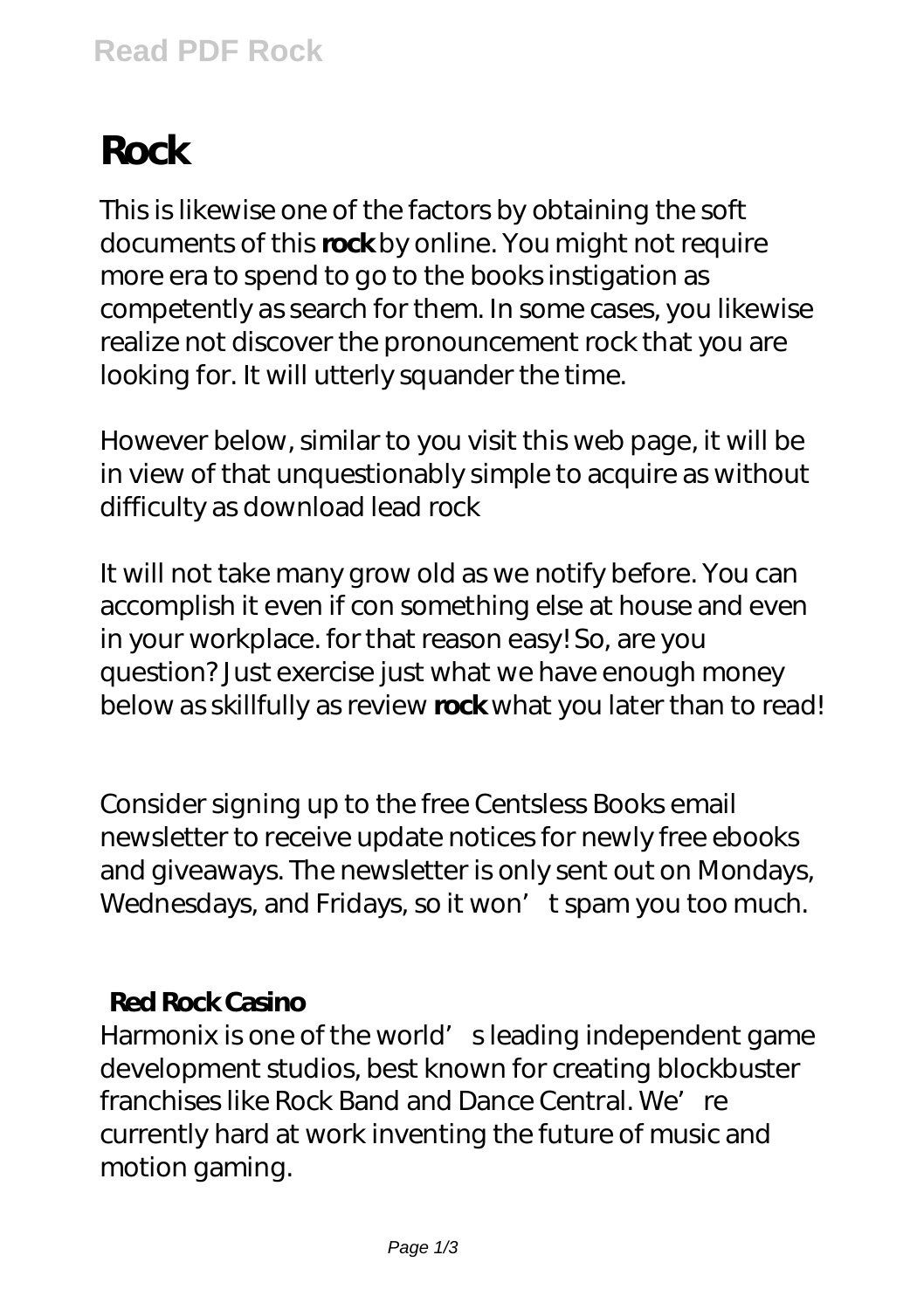# **Bradshaw Foundation**

Welcome to the DARK LYRICS ! Dark Lyrics is the largest metal lyrics archive on the Web. ( if you're looking for rock/pop lyrics, go here). NEW ALBUMS

### **News24**

www.infowars.com

# **Harmonix Music Systems**

Play Rock, Paper, Prizes every day for a chance to win. Thousands of winners every day.

# **Rock**

With a career spanning more than three decades, Chris Rock has enjoyed ongoing success in both film and television. Rock is a four-time Emmy and three-time Grammy awardwinning producer, writer, actor, director, best-selling author, and comedian.

## **Rockingham Dragway**

ZUU REQUEST LINE: 269-343-3200 ©2021 92.5 WZUU - All Rights Reserved | 706 E. ALLEGAN ST. OTSEGO, MI 49078 | 269-343-1717

# **Dark Lyrics - metal lyrics archive**

We would like to show you a description here but the site won't allow us.

#### **www.infowars.com**

Today (Monday, June 14), Newfoundland and Labrador has four new confirmed cases of COVID-19. Contact tracing by Public Health is underway and anyone considered a close contact has been advised to quarantine.